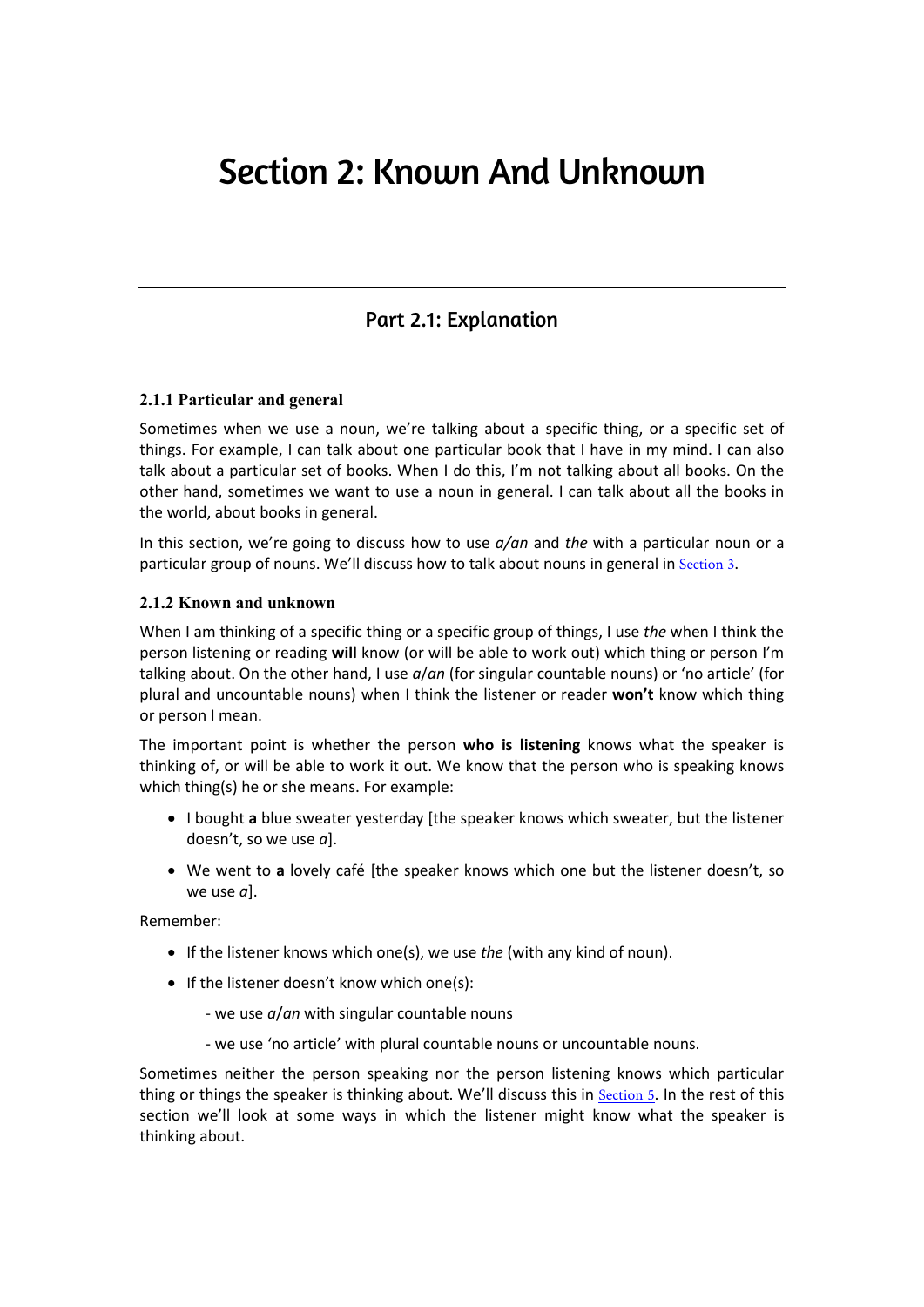# Part 2.2: The listener's surroundings

Sometimes the listener knows which one we mean because of the place we are in. He or she might be able to see or understand the thing we are talking about. For example:

- Pass me **the** glass [if there's only one glass that we can see, then the listener knows which one I mean, because there's no other choice].
- I'll put **the** dishwasher on [I mean the dishwasher that's in the same room as us].

If there is more than one thing and we are talking about them all, we can still use *the*:

• Please close **the** windows [several windows are open, and I want you to close all of them].

But sometimes, if there is more than one, the listener may not know which one I mean, so I can use *a*/*an*:

- Please close **the** window [only one is open, so the listener is sure which one I mean].
- Please close **a** window [three are open, so the listener isn't sure which one].

The situation we are in could also be something bigger, like the building, town, city or country we are in. For example:

- I went to **the** cafeteria, but it was closed [the cafeteria in our building].
- You can buy apples at **the** market [the market in our town].

Remember: if we use *the*, it has to be clear to the listener which person or thing we mean.

#### EXERCISE 2.1

Fill the gap with *a/an* or *the* (this exercise only has singular countable nouns).

1. Sorry, I've spilled water on hook [there's only one book on the table so the listener knows which book].

2. Sorry, I've spilled water on book [there are lots of books on the table, and it's not clear to the listener which book].

3. She needs chair from the dining room [the listener can see that there are several chairs in the dining room].

4. She needs chair from the dining room [the listener can see that there's only one chair in the dining room].

5. Would you mind opening door? [I mean the door of the room we are in.]

6. He walked into door and hit his head [the listener doesn't know which door].

7. She fell into river [there's one river in our town].

8. She fell into  $\qquad$  river [the listener doesn't know which river – it could be any river in the country].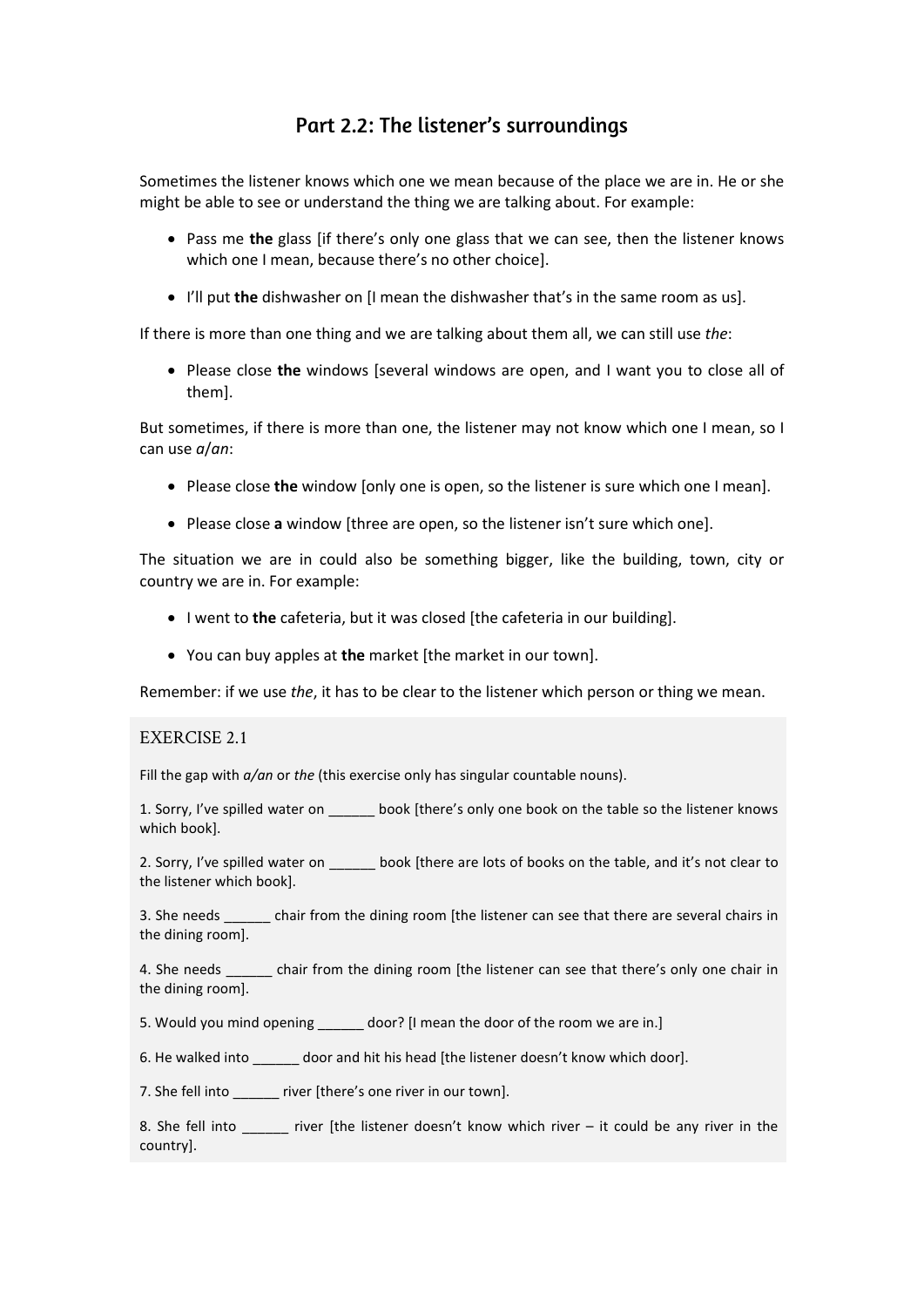9. I had dinner in **Example 2. I construct Chinese restaurant [I** mean the one near our house].

10. I had dinner in \_\_\_\_\_\_\_ Chinese restaurant [there are hundreds in London and the listener doesn't know which one].

(Click here for answers.)

# Part 2.3: Larger situation / general knowledge / unique things

Above, we saw that we can use *the* when the listener knows which one we mean because of the room or building or town we are in. If there is only one of something in the room, for example, we can use *the* because it's clear which one we mean. For the same reason, we can use *the* with nouns when it's clear to the listener which one we mean because of the country we're in:

- **The** Queen was on television yesterday [if I am in England when I say this, you will understand that I mean the Queen of England].
- I think we should support **the** government [I mean the government of the country that I'm in].
- Our recent problems with **the** economy have really affected **the** middle class [I mean the economy and the middle class of the country that I'm in].

Sometimes, there is only one of something on our planet, or in our solar system, or even in the universe. We use *the* with these words, as it's clear which one we mean. For example, we use *the* with *sun* as there's only one sun close to us and everybody knows which one we mean:

• **The** sun was very hot that day.

In the same way, we often use *the* if there is only one group of something:

• I loved learning about **the** planets in school.

Here is a list of some words (sometimes called 'unique things') that are often used in this way:

| the sun      | Don't look directly at the sun.                 |
|--------------|-------------------------------------------------|
| the moon     | She could see the moon from her bedroom window. |
| the stars    | The stars are difficult to see clearly.         |
| the sky      | The sky was a lovely shade of blue.             |
| the universe | <b>The</b> universe is vast.                    |
| the planets  | I would love to visit the planets.              |
| the world    | It's the best city in the world.                |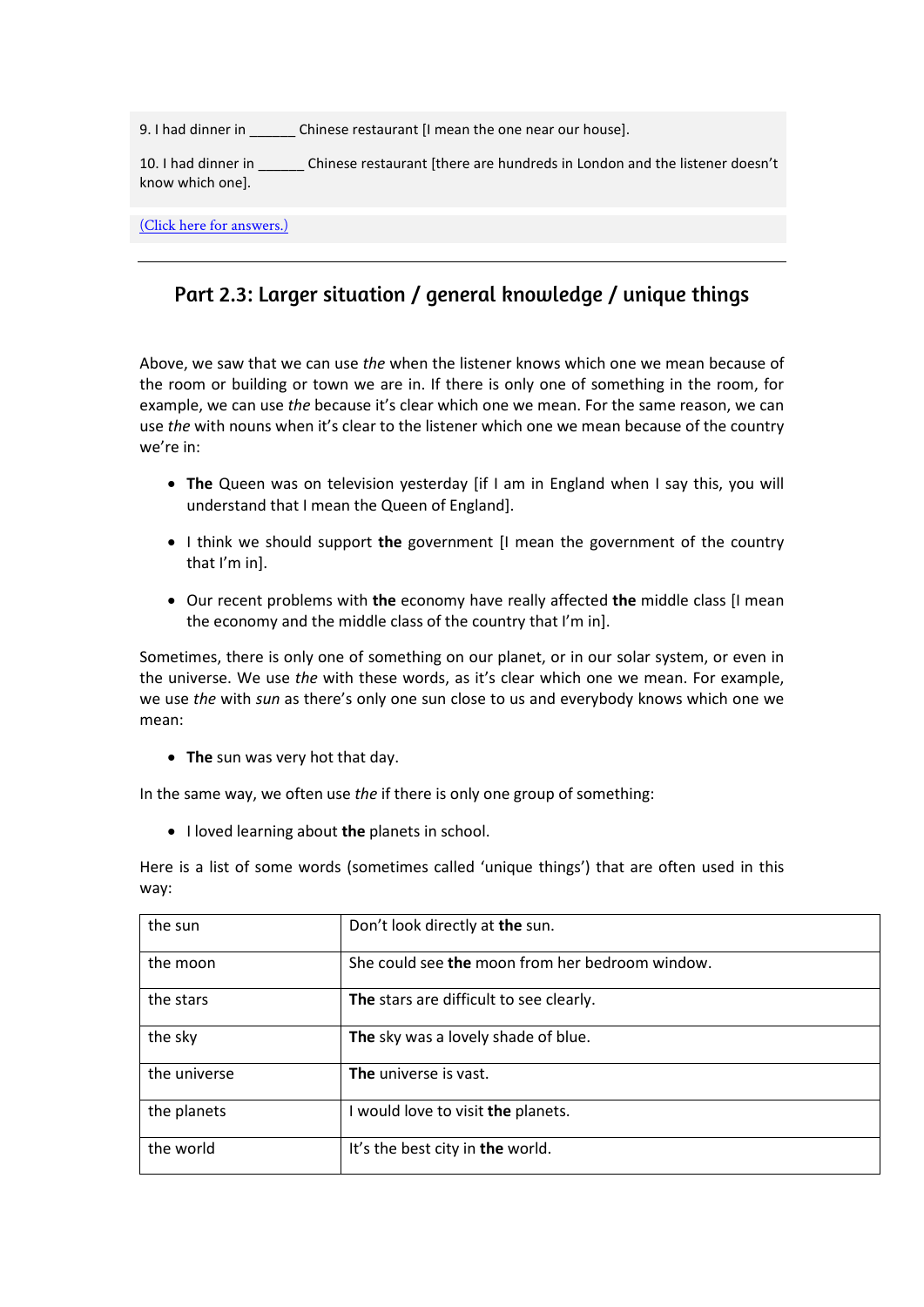| the solar system | The alien travelled to the edge of the solar system. |
|------------------|------------------------------------------------------|
| the air          | The bird flew off into the air.                      |

Of course, we can also use many of these words as normal nouns, if we need to. When I say 'the moon', you understand that I mean our moon, the moon that circles the earth. But Jupiter (for example) also has moons. In this case, I can use 'moon' as a normal noun:

• Jupiter has **a** moon called Io.

See also Part 4.15 for words that seem to be unique, but are not used in this way.

## Part 2.4: Information in the rest of the sentence

Sometimes the listener knows which one we mean because we make it clear in our sentence, by using certain grammar or vocabulary.

#### **2.4.1 Relative clauses**

We can use different grammatical structures to say which one we mean. We often use relative clauses. For example:

• John knows **the** girl that I met yesterday.

Remember, it needs to be clear to the listener which one we mean from the relative clause plus what the listener knows. If it's not obvious, and the listener doesn't know which one we're talking about, we can still use *a*/*an* even if we use a relative clause.

For example:

- I saw John talking to **a** girl that I met last night. [Even though there is a relative clause, I think the listener may not know exactly which girl, so I use *a*. Maybe I met several girls last night, or maybe the listener wasn't with me last night, so he doesn't know which girl I mean.]
- I saw John talking to **the** girl that I met last night. [I can use *the* because I think the listener does know which girl I mean. Maybe the listener also met the girl last night, for example.]

Even if you give lots of information about the noun, you can still use *a*/*an* if you think the listener doesn't know which one you mean:

• I met **a** girl last night who has red hair and who was wearing a black dress and whose mother is a doctor.

#### EXERCISE 2.2

Fill the gap with *the* if the listener knows which one from the rest of the sentence, or use *a*/*an* if the listener doesn't know (I'm assuming that, for this exercise, the relative clause makes it clear to the listener which one).

1. I drank \_\_\_\_\_\_ cup of coffee that I'd just bought.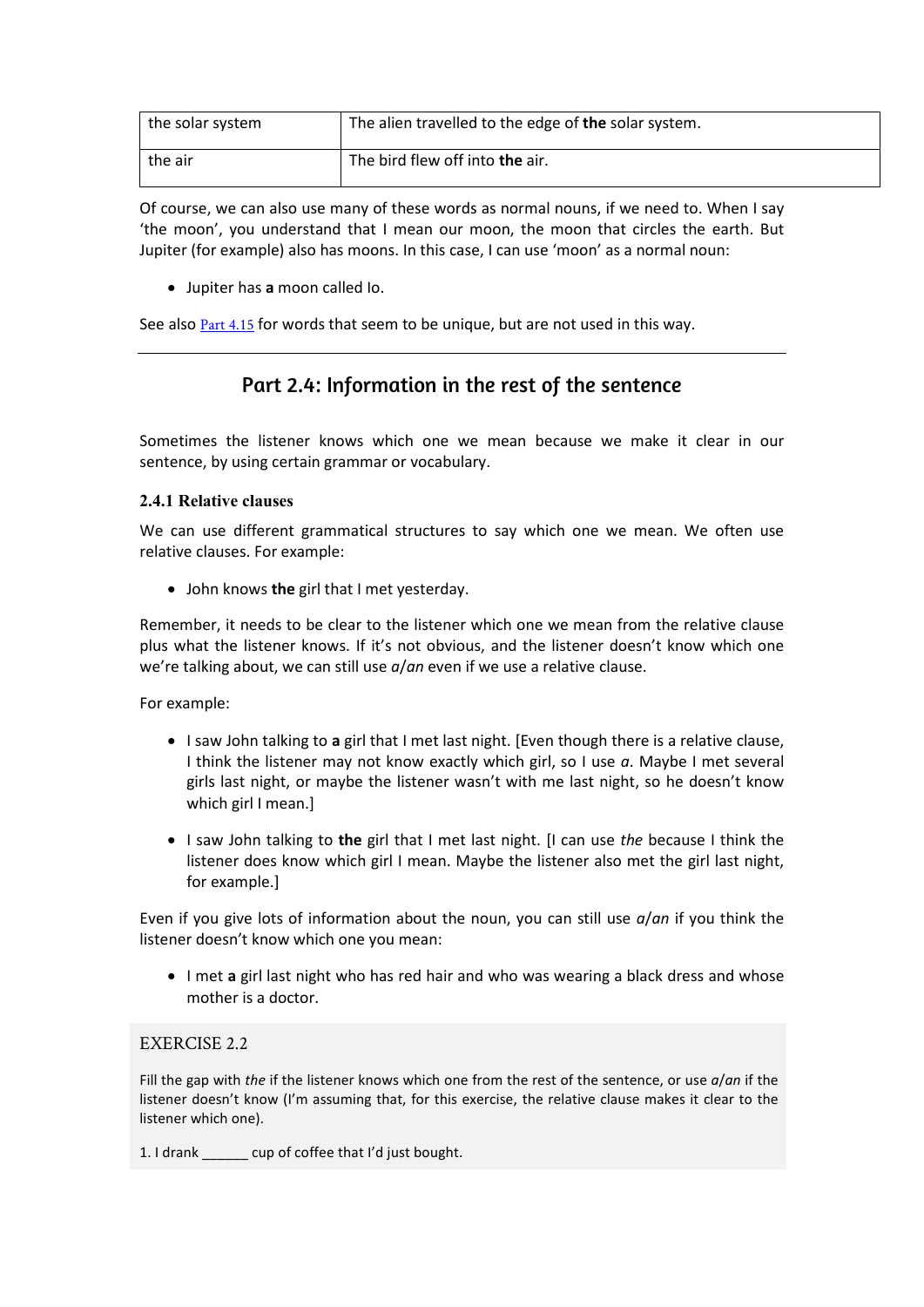- 2. I drank cup of coffee.
- 3. John's going out with French girl who we met last week.

4. John's going out with French girl.

5. I bought \_\_\_\_\_\_ new laptop.

- 6. I bought \_\_\_\_\_\_ laptop that I told you about.
- 7. David had dinner in \_\_\_\_\_\_ restaurant.
- 8. David had dinner in \_\_\_\_\_\_ restaurant that he usually goes to.
- 9. He played piece of music.

10. He played piece of music that we were discussing yesterday.

(Click here for answers.)

#### **2.4.2 Prepositional phrases**

In the same way, we often use prepositional phrases (*on the table*, *by the station*, *under the desk*, *in the cupboard*) to say which one we mean. For example:

- Pass me **the** book on the table [we can see that there's only one book on the table, so it's clear which one I mean].
- I often go to **the** café by the station [the listener lives in my town, so I think he knows about that particular café].
- Could you grab **the** brush in the cupboard? [I know there's only one brush, so when you open the cupboard, you will see which brush I mean.]

As with relative clauses, we only use *the* with a prepositional phrase if we think the listener will know which one we mean or will be able to work out which one we mean. For example:

- I've left **a** book on the table [maybe the listener didn't see which book].
- I often go to **a** café by the station [maybe the listener doesn't know my town, so he doesn't know which café I mean].

#### Exercise 2.3

Fill the gap with the if the listener knows which one from the rest of the sentence, or use a/an if the listener doesn't know (I'm assuming that, for this exercise, the prepositional phrase makes it clear to the listener which one).

- 1. Let's meet in café.
- 2. Let's meet in \_\_\_\_\_\_ café next to my flat.
- 3. I picked up \_\_\_\_\_\_ piece of paper on the floor.
- 4. I picked up \_\_\_\_\_\_ piece of paper.
- 5. Could you put these flowers on table?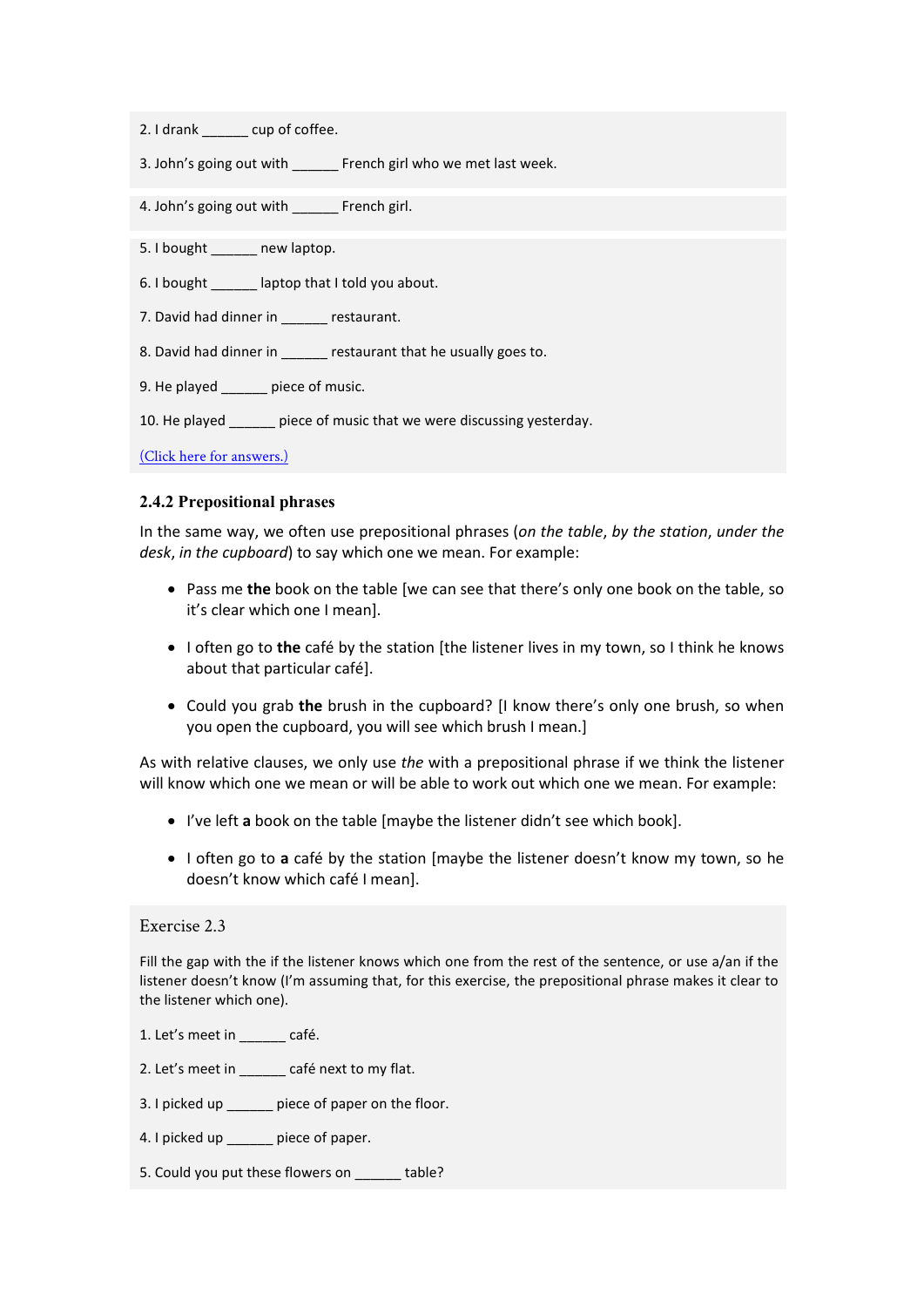|  | 6. Could you put these flowers on | table next to the door? |  |
|--|-----------------------------------|-------------------------|--|
|  |                                   |                         |  |

7. I put my new cushion on chair.

8. I put my new cushion on \_\_\_\_\_\_ chair next to the fireplace.

9. She bought a new dress in \_\_\_\_\_ shop.

10. She bought a new dress in \_\_\_\_\_\_\_ shop next to the supermarket.

(Click here for answers.)

#### **2.4.3** *Of***-phrases**

We often use *of*-phrases, such as *the back of,* to tell the listener which one we mean. Because something only has one back, for example, we usually use *the* when we talk about it, as we expect the listener to be able to work out which back we mean. Here is a list of some words that we can use in this way:

| the back of      | I wrote her number on the back of my notebook.        |
|------------------|-------------------------------------------------------|
| the front of     | <b>The front of the dress was blue.</b>               |
| the middle of    | She sat down in the middle of the floor.              |
| the top of       | He stood at the top of the stairs and waited.         |
| the bottom of    | The answers are at the bottom of the page.            |
| the edge of      | I tripped on the edge of the pavement.                |
| the beginning of | At the beginning of the book, she is living in Paris. |
| the end of       | They got married at the end of the film.              |
| the height of    | What's the height of Mount Fuji?                      |
| the length of    | He ran the length of the football pitch.              |
| the size of      | I was amazed at the size of his house.                |
| the weight of    | I can't guess the weight of the cake.                 |
| the title of     | What's the title of the film that we saw last week?   |
| the price of     | The price of flats here is very high.                 |

#### **2.4.4 Certain adjectives**

In the same way, there are some adjectives which we often use to talk about only one thing (or one group of things). For example, if I say 'the last bus' I use *the* because only one bus can be last, so the listener knows which one I mean. Here's a list of adjectives that we often use with *the* when they are followed by nouns: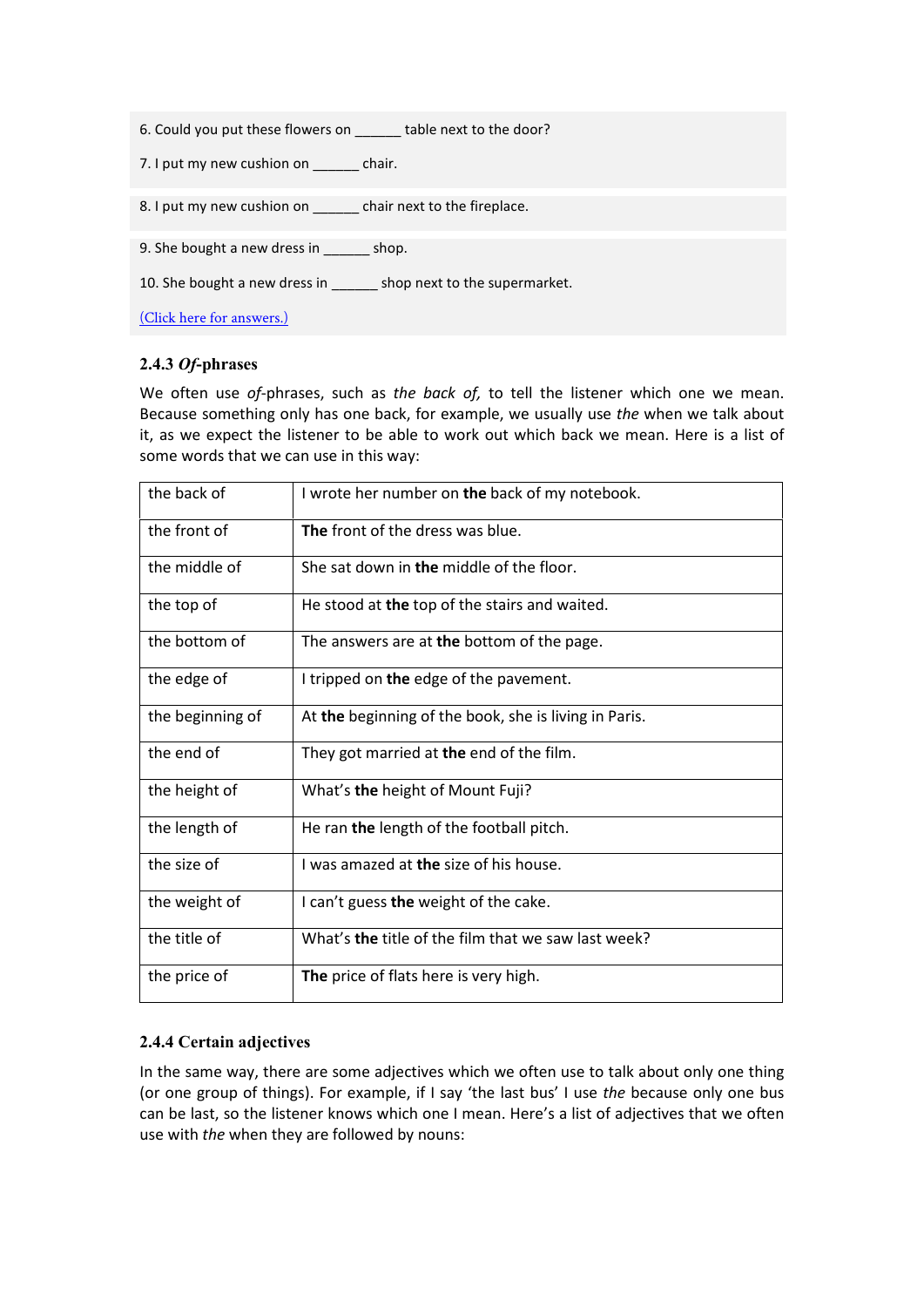| same            | He was wearing the same T-shirt as me.     |
|-----------------|--------------------------------------------|
| next            | Let's get on the next train that comes.    |
| last            | We caught the last bus home.               |
| only            | Coffee is the only thing I want right now. |
| right / correct | It's the right answer.                     |
| wrong*          | I'm afraid that's the wrong answer.        |
| usual           | We went to the usual restaurant.           |

\*It is a bit strange to talk about 'the wrong answer' when there are usually lots of wrong answers to any question, but it is correct.

See Part 7.11 for *next* and *last* with time expressions. See also Part 7.12 for a similar use of *first*/*second*/*third*.

#### EXERCISE 2.4

Fill the gap with *a/an* or *the*.

1. Julie crashed her bike into tree.

2. Julie crashed her bike into \_\_\_\_\_ only tree in her garden.

3. We went to estaurant.

4. We went to **we usual restaurant.** 

5. John has \_\_\_\_\_\_ yellow car.

6. John has same yellow car as Mike.

7. Let's get \_\_\_\_\_\_ taxi.

8. Let's get next taxi.

9. He brought \_\_\_\_\_\_ cake.

10. He brought \_\_\_\_\_\_ wrong cake.

11. She put down card and won the game.

12. She put down \_\_\_\_\_\_ right card and won the game.

(Click here for answers.)

#### **2.4.5 Superlatives**

If we use a superlative adjective ('**the tallest** student in the class') then there is obviously only one (or one group) of the thing we are talking about. There is one student who is the tallest in the class, and because it's clear to the listener which one we mean, we usually use *the*:

• She's **the** most beautiful girl I've ever seen.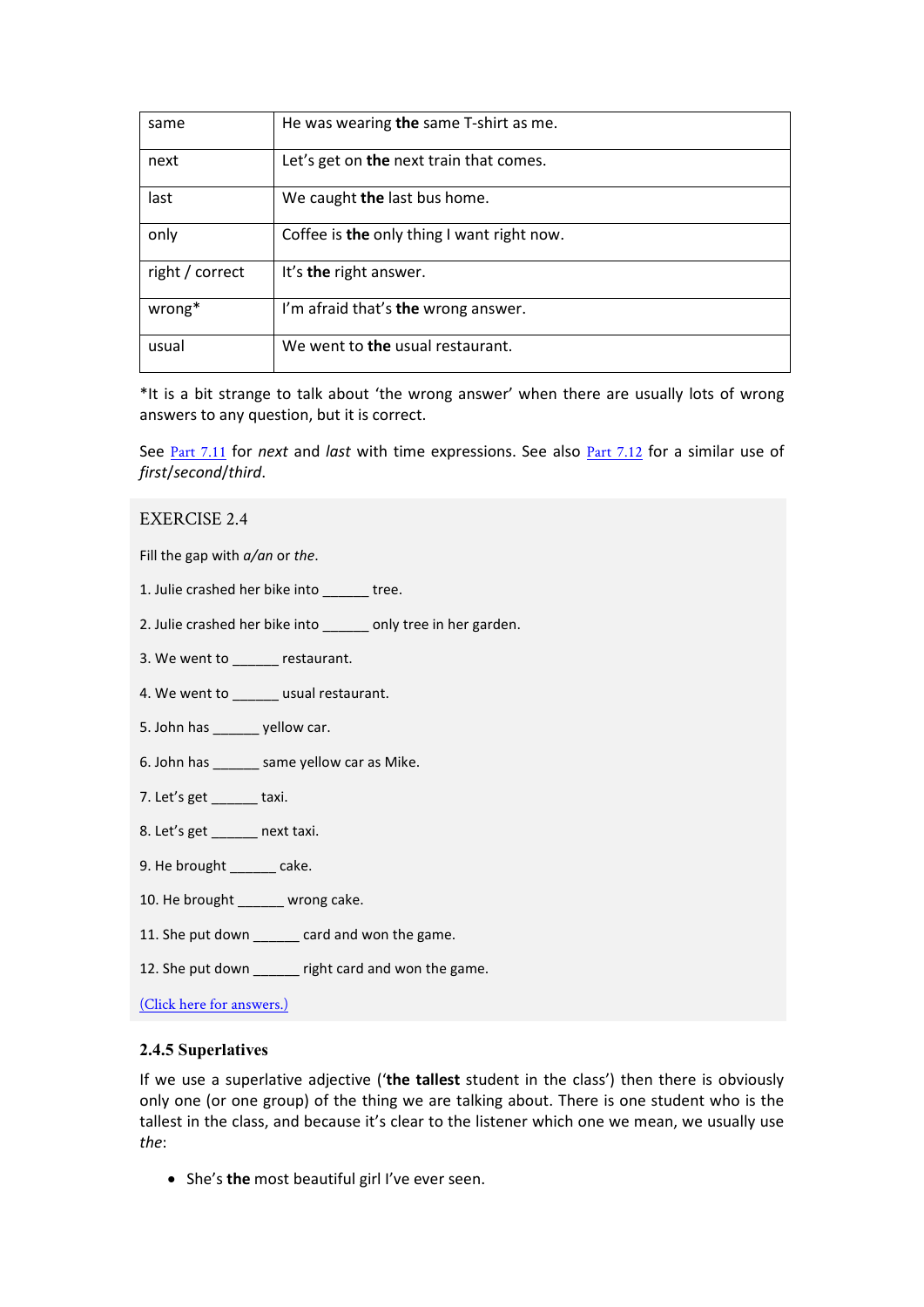- It's **the** best café in London.
- John and Lisa are **the** most intelligent students here.
- This bowl is **the** biggest one.

Remember, we don't use *the* when there is a possessive:

- He's my best student.
- That's our most important goal.

It's possible to drop *the* when the adjective is used later in the sentence, rather than directly before the noun. We can choose either *the* or 'no article', with no change in meaning:

- She is (the) most beautiful.
- This café is (the) best.
- John and Lisa are (the) most intelligent.
- This bowl is (the) biggest.

This is not possible when the adjective comes directly before the noun:

• He is fastest swimmer.

#### EXERCISE 2.5

Fill the gap with *the* if it's necessary. If you can choose, use 'no article' (Ø).

1. Everest is highest mountain in the world.

2. Who is \_\_\_\_\_\_ oldest person in your family?

- 3. This dress was \_\_\_\_\_\_ cheapest.
- 4. Which language do you think is easiest to learn?
- 5. This book is \_\_\_\_\_\_ most serious one on the topic.
- 6. I think that one over there is strongest horse.
- 7. This film is \_\_\_\_\_\_\_ shortest.
- 8. She's fastest runner in her school.
- 9. That suitcase is **interely** lightest.
- 10. Out of all the cities in Europe, London is \_\_\_\_\_\_ biggest.

(Click here for answers.)

With superlative adverbs, we can also choose to use *the* or 'no article':

- Luke reads (the) fastest.
- I like vanilla ice cream (the) best.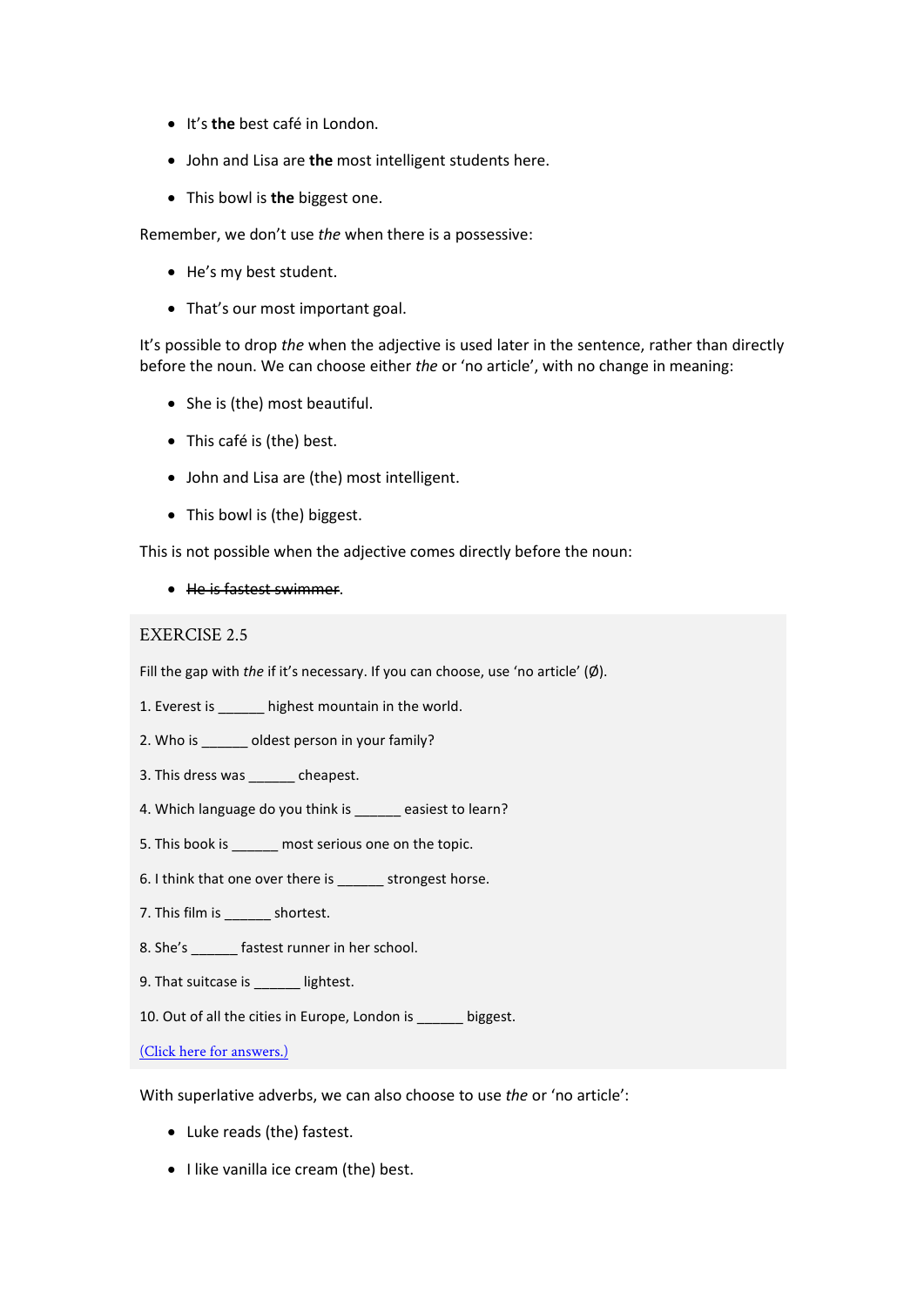• She can speak six languages, but she speaks Spanish (the) most confidently.

These examples all compare one person or thing with other people or things. However, sometimes we compare a person or thing in one situation with the same person or thing in a different situation. In this case, when the superlative adjective or adverb is later in the sentence, we usually don't use *the*.

Compare these two sentences:

- I'm **Ø** most productive early in the morning [I'm more productive in the morning than I am in the afternoon or the evening].
- I'm **the** most productive early in the morning [I'm more productive than the other people in my office first thing in the morning].

#### More examples:

- Julie does swimming, running and cycling. She's always **Ø** most tired after cycling.
- John types **Ø** most quickly when he's drunk a lot of coffee!
- Tea is **Ø** best when you drink it very hot.
- London is **Ø** most depressing in January.

#### EXERCISE 2.6

If it's possible to choose between *the* and 'no article', put *the*. Otherwise, put 'no article' (Ø).

1. I read a lot of books on the subject and this one is \_\_\_\_\_\_ best.

- 2. I wake up earliest on Mondays, as I go to a yoga class. On other days I sleep later.
- 3. Amanda's happiest when she's on holiday.
- 4. Which student in the class is happiest?
- 5. This juice is **most delicious if you chill it for a long time first.**
- 6. The British Library is best in the mornings. It's too crowded in the afternoons.
- 7. John is \_\_\_\_\_\_ calmest when he's working.
- 8. Of all the people in our office, Adrian is calmest.
- 9. Lucy wakes up \_\_\_\_\_\_ earliest in her family.

10. Which juice is \_\_\_\_\_\_ most delicious? Apple juice, orange juice or raspberry juice?

(Click here for answers.)

See also Part 7.8 for *most* and *the most*.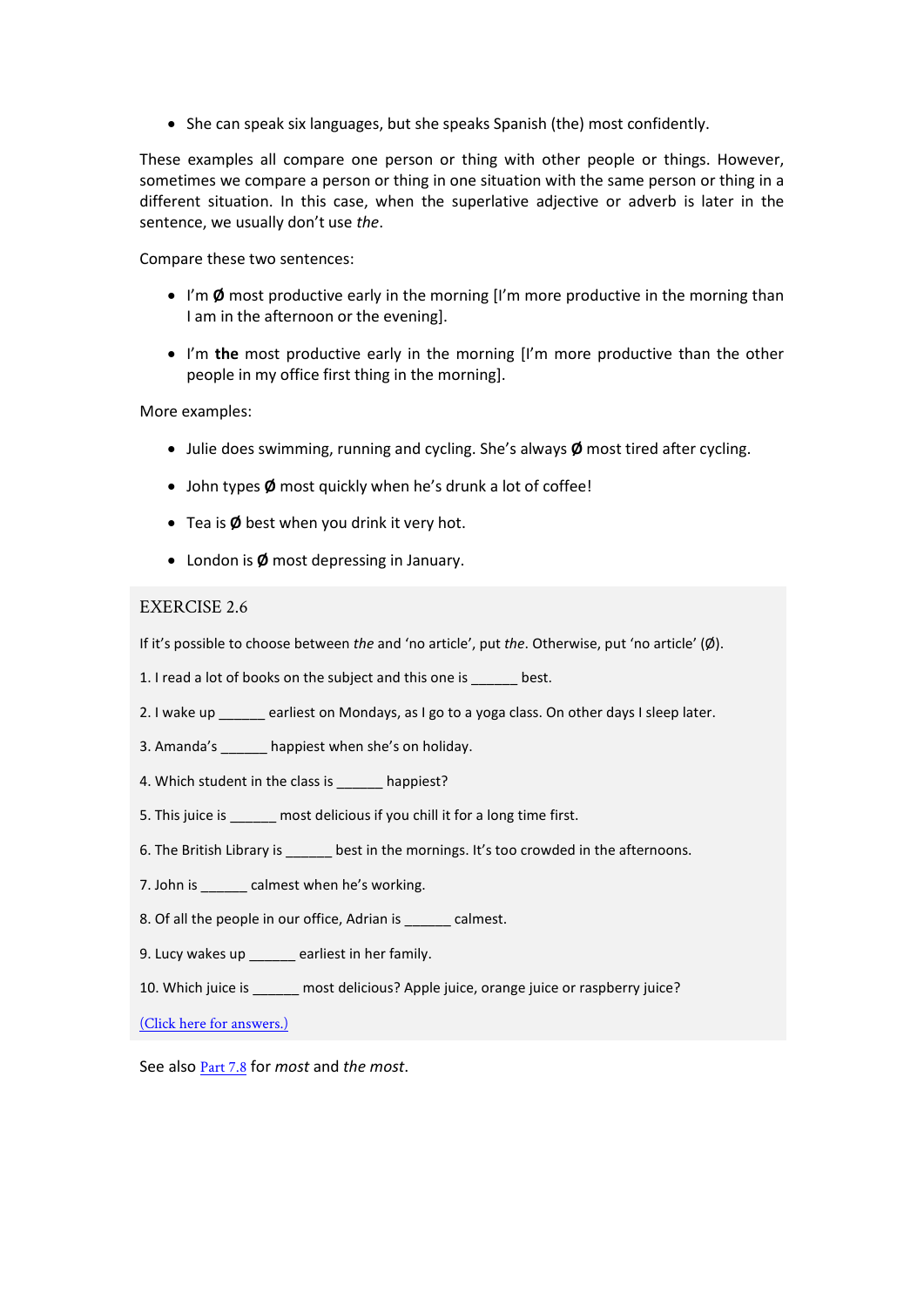# Part 2.5: Something we've already talked about

The listener might know which one we mean because we've already talked about the thing in our conversation (or piece of writing):

• I bought **an** apple and an orange. **The** apple was delicious.

I use *an* at first because I think the person listening won't know which apple or which orange I am talking about. But the second (or third or fourth…) time I talk about something, I can use *the* because the listener knows which one. He or she knows because I've already said which one – it's the apple that I bought yesterday (for example) and not another apple.

However, notice that this use of *the* is not very common, because usually when we talk about a thing or person more than once, we use a pronoun the second (or third or fourth…) time:

• I bought **an** apple. **It** was delicious. **It** was very juicy and **it** had shiny red skin.

Fill the gaps with *a* or *the*.

1. He gave me dock and picture as a wedding present. The save belonged to his grandmother.

2. I took suitcase and backpack on holiday. Let use was much more useful.

3. John broke \_\_\_\_\_\_ vase when he was in Marie's house. \_\_\_\_\_\_ vase was over 100 years old.

4. Julie read \_\_\_\_\_\_ book and \_\_\_\_\_\_ magazine. She said \_\_\_\_\_\_ book was quite boring, though.

5. I washed white shirt and red top together. Now shirt is pink.

(Click here for answers.)

Again, we can't use *a*/*an* with uncountable nouns or plural countable nouns. In these cases, if we are introducing something for the first time that our listener doesn't know about, we use 'no article', not *a/an*. (We can also use *some* or another word that tells us the amount depending on the situation: see Appendix 3.)

- I bought beef, vegetables and milk. **The** beef was very good.
- Her house is full of DVDs and books. **The** books are mostly about Africa.

#### EXERCISE 2.8

Fill the gaps with *a/an* or 'no article' (Ø). (Remember, all of these are being introduced for the first time and we think the listener doesn't know which one(s) we mean.)

1. She gave us bread and crange juice. The orange juice was delicious.

2. I got book and magazine from the library.

3. We watched films and TV programmes all night. The films were better.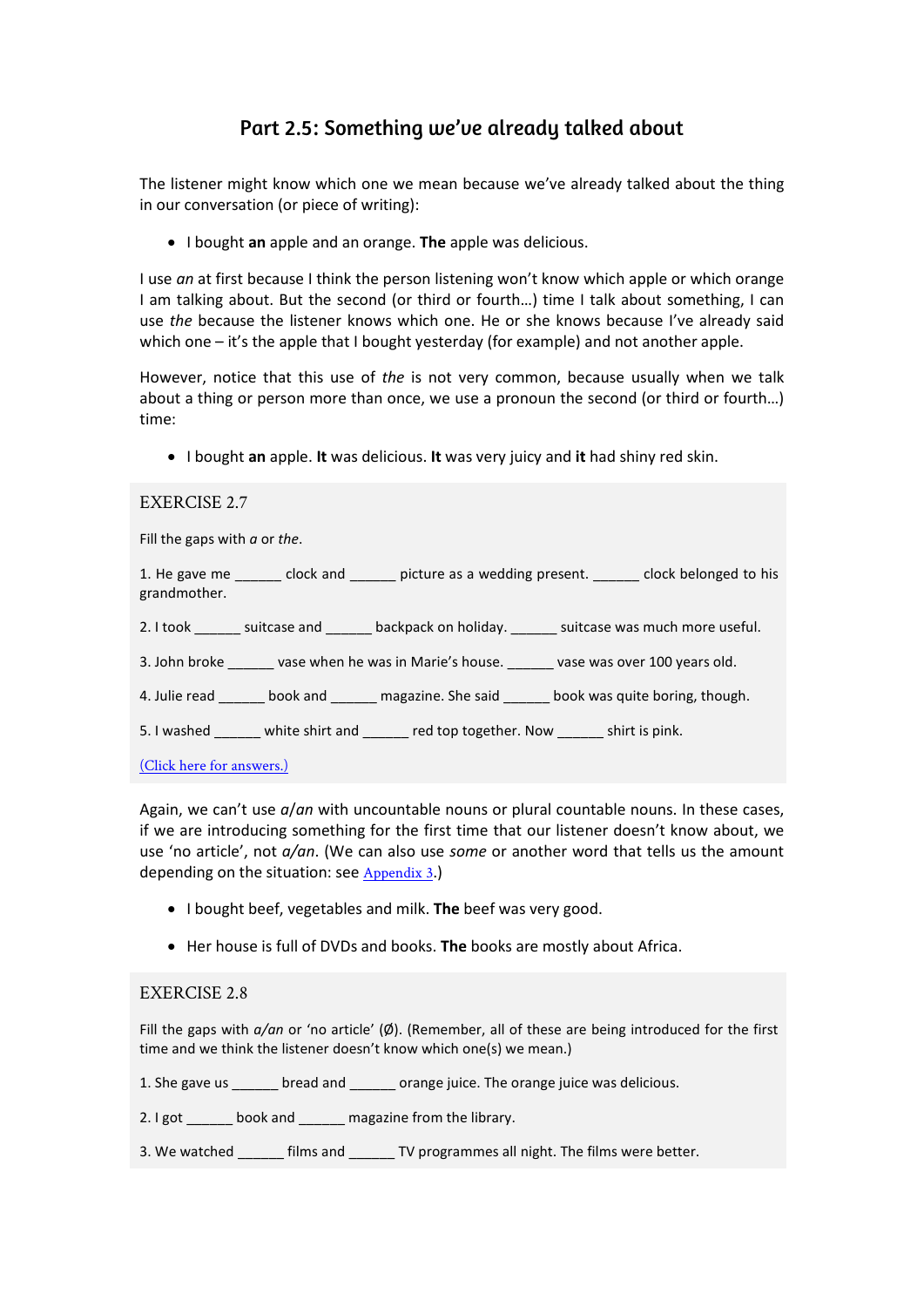- 4. She offered us entitled piece of cake or the biscuits.
- 5. We had broccoli and cheese for dinner.
- 6. I dropped \_\_\_\_\_\_ glass and two bowls. They all broke.
- 7. We cooked spaghetti and bacon. John had bought the spaghetti in Rome.
- 8. She has \_\_\_\_\_\_\_ black umbrella and I have \_\_\_\_\_\_\_ blue one. The blue one is much bigger.
- 9. We had biece of pie and potatoes for lunch. The pie was very good indeed.
- 10. I took \_\_\_\_\_\_ bottle of wine and \_\_\_\_\_\_ box of chocolates to the party.
- 11. I drank cup of coffee and ate biscuits. The biscuits had been made by my mother.
- 12. She bought shoes and dress to wear to her sister's wedding.
- 13. Ruth has \_\_\_\_\_\_ son and \_\_\_\_\_\_ two daughters. One of the daughters is in my class.
- 14. They drank water and tea.
- 15. At the weekend, I crashed my bike into car.
- 16. I moved into **new flat last month. It's really lovely.**
- 17. Could you get milk and bar of chocolate when you are at the shop?
- 18. I had \_\_\_\_\_\_ pasta and \_\_\_\_\_\_ glass of wine last night. The pasta was really good.
- 19. I spilled \_\_\_\_\_\_ coffee on the sofa and I dropped \_\_\_\_\_\_ jug of milk on the floor.
- 20. John has \_\_\_\_\_\_ orange chairs and \_\_\_\_\_\_ green carpets!
- (Click here for answers.)

We can also use *the* after we have introduced something and then we use a different word to talk about the same thing:

• A female student came in. **The** girl … [Here, *the girl* is the same person as *a female student* so the listener knows which one we mean because we have already mentioned her.]

Again, we often use a pronoun, rather than *the + noun* in this case:

• A female student came in. **She** …

## Part 2.6: We've talked about something connected

We can also use *the* to talk about things which we haven't already talked about directly but which we can understand from something else that we've said. In the example below, we know that houses have front doors:

• We arrived at a house. **The** front door was open. [In this case we know *the front door* is the door of the house we've just talked about. We think the listener will understand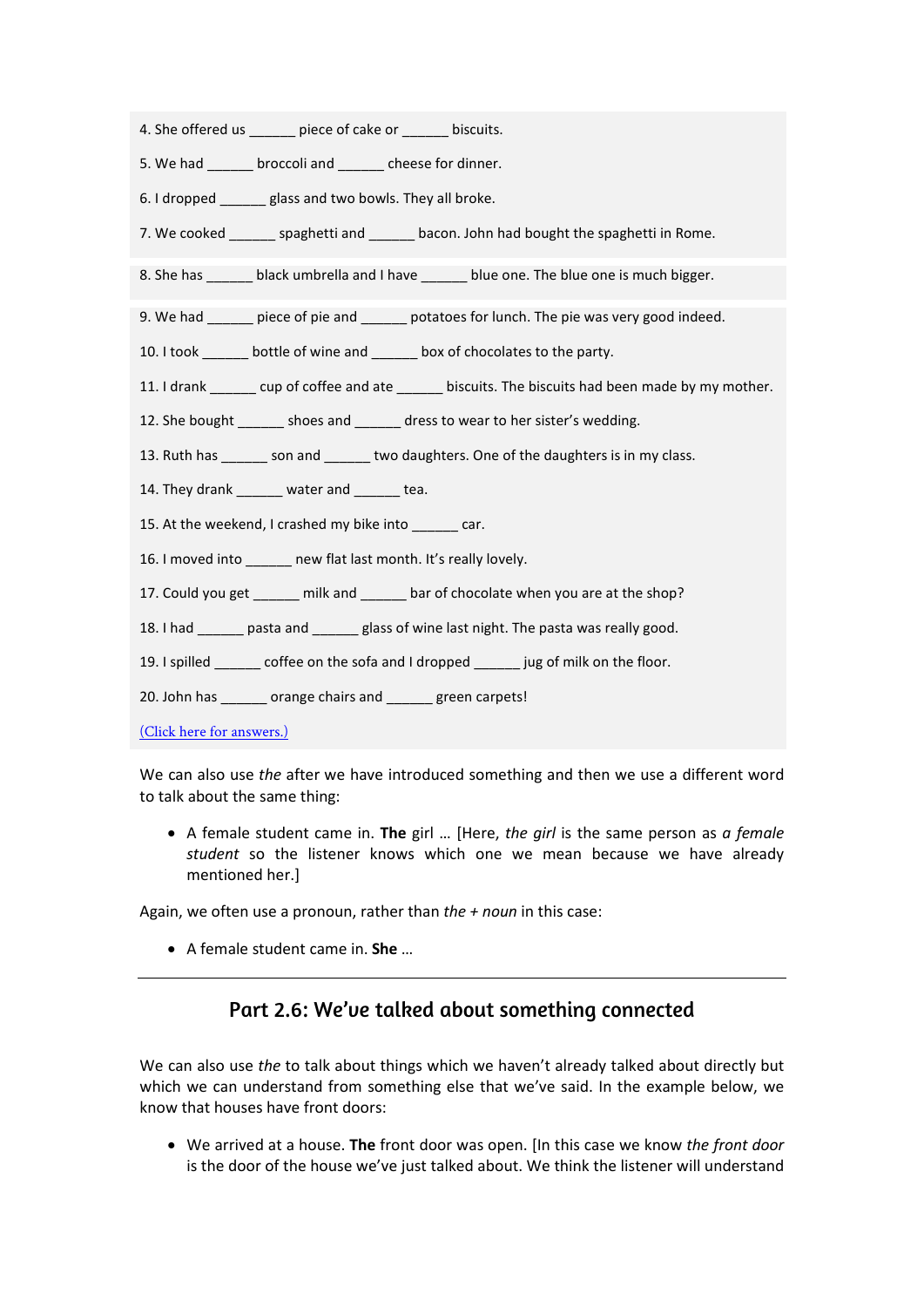which door we mean, but we use *a* when we introduce the house because we don't think the listener will know which house we mean.]

- I wanted to buy a new coat but **the** sleeves were too long. [We think our listener will understand that we mean 'the sleeves of the coat that I just mentioned'.]
- We went for a walk in the park. **The** lake was frozen and **the** ducks looked cold. [We think our listener will understand that we mean 'the lake and the ducks in the park that I just mentioned'. Even though not all parks have lakes or ducks, it's quite common.]
- I've just joined a new gym. **The** swimming pool is very big. [We think our listener will understand that we mean 'the swimming pool in the gym that I just mentioned'. Again, not all gyms have swimming pools, but many do.]

On the other hand, if the second noun is something that isn't always (or isn't often) connected with the first noun, then we use *a*/*an* or 'no article' in the usual way. In the example below, we know that houses don't usually have lorries outside:

• We arrived at a house. **A** lorry was parked outside.

#### EXERCISE 2.9

Fill the gaps with *a*/*an* or *the*.

- 1. I bought have new dress, but I was annoyed to find that zip was broken.
- 2. They stopped for \_\_\_\_\_\_\_ picnic. However, \_\_\_\_\_\_\_ lemonade was warm.
- 3. Amelia went to estaurant. She saw famous actress there.
- 4. She sat down on \_\_\_\_\_\_\_ chair, and started reading \_\_\_\_\_\_ book.

5. They hired \_\_\_\_\_\_ car on holiday, but when they opened \_\_\_\_\_\_ boot, \_\_\_\_\_\_ cat was hiding inside!

(Click here for answers.)

## Part 2.7: There is / there are

On the other hand, we use some expressions when we **don't** think that the listener will know which thing(s) we mean. One of these expressions is *there is* / *there are*.

*There* in English has two meanings. The first meaning is 'in a certain place'. For example:

- Your keys are **there** [*there* = 'on the table'].
- **There** are the books that I lost! [*There* = 'under the bed'].

When *there* means 'in a certain place', there is no special article use. In 'there are the books that I lost' I use *the* because I explain which books I mean with the relative clause 'that I lost' (see Part 2.4.1). We often stress *there* when it has this meaning.

The second use of *there* means 'something exists'. For example: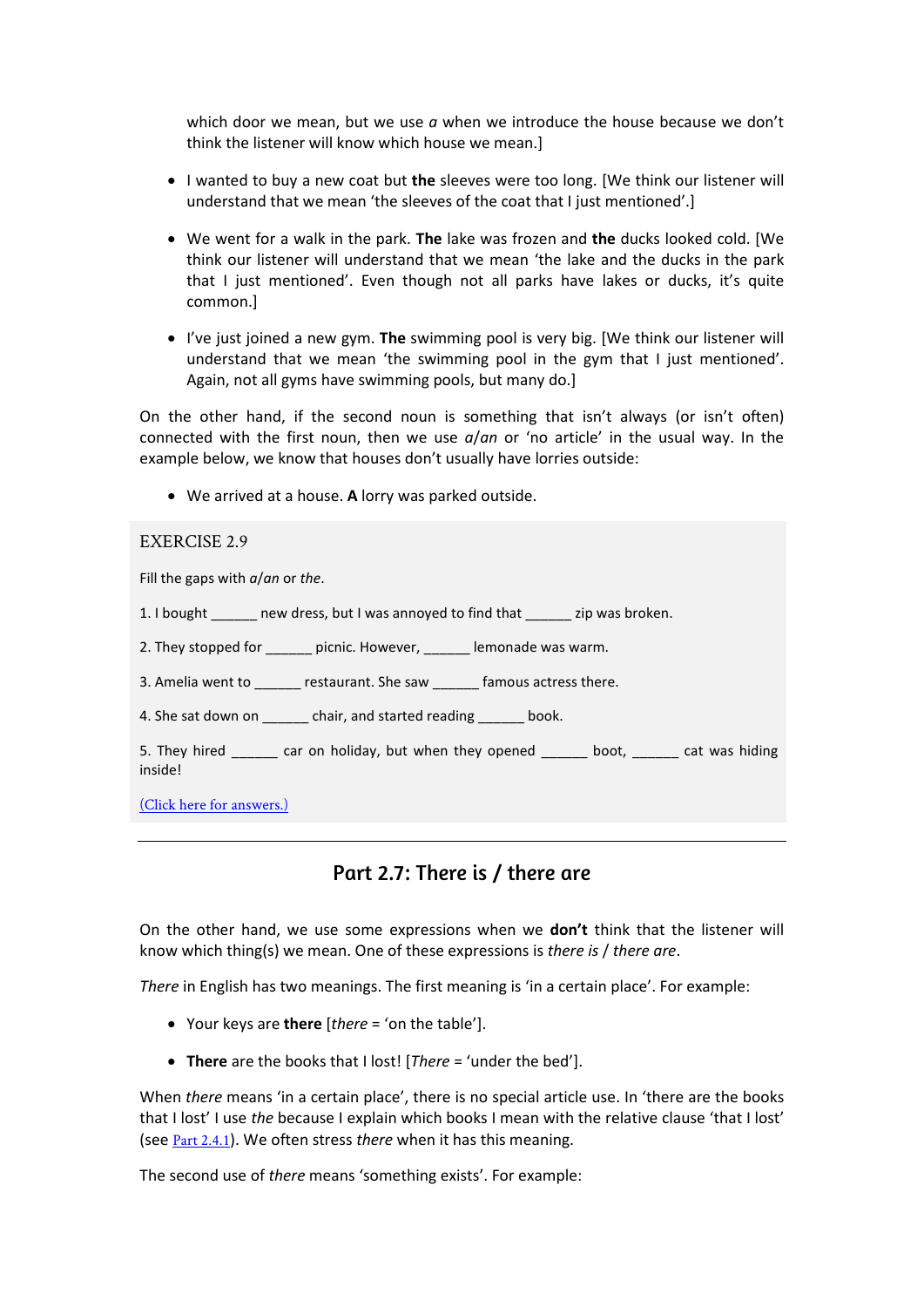- **There's** a post office in my town. ['A post office exists in my town' I don't say exactly where it is.]
- **Is there** a bank nearby? ['Does a bank exist nearby?']
- **There are** two train stations in Glasgow. ['Two train stations exist in Glasgow.']
- **There are** butterflies in my garden. ['Butterflies exist in my garden.']
- **There is** always traffic on this road. ['Traffic always exists on this road.']

In this second case, we very often use *a*/*an* with a singular noun. With a plural noun, it's normal to use a number, or 'no article'.

### Section 2 Review Exercises

#### EXERCISE 2.10

Choose *a*/*an*, *the* or 'no article' (Ø).

- 1. William is \_\_\_\_\_\_ cutest baby in London.
- 2. Let's start again from beginning of the song.
- 3. I bought \_\_\_\_\_\_ new dress.
- 4. Which is your favourite city in world?
- 5. He was wearing same T-shirt as his brother.
- 6. I'll meet you in \_\_\_\_\_\_ usual place.
- 7. This is \_\_\_\_\_\_ only dress I could find.
- 8. Today is \_\_\_\_\_\_ coldest day of the year.
- 9. I bought wrong book.
- 10. He bought a pen and some paper in the shop. \_\_\_\_\_\_ pen was red.
- 11. She crashed her bicycle into a car and broke wheel.
- 12. She lay on her back on the grass and looked at \_\_\_\_\_\_ sky.
- 13. Everest is \_\_\_\_\_\_ highest mountain in the world.
- 14. I had \_\_\_\_\_\_ cup of tea and \_\_\_\_\_\_ biscuit. They were both delicious.
- 15. Please pass \_\_\_\_\_\_ water jug [there is one water jug on our table].
- 16. Have you read \_\_\_\_\_\_ book that I lent you?
- 17. I love looking at \_\_\_\_\_\_ planets on a clear night.
- 18. There's dirt all over his jeans.
- 19. What's \_\_\_\_\_\_ title of the film that you saw last night?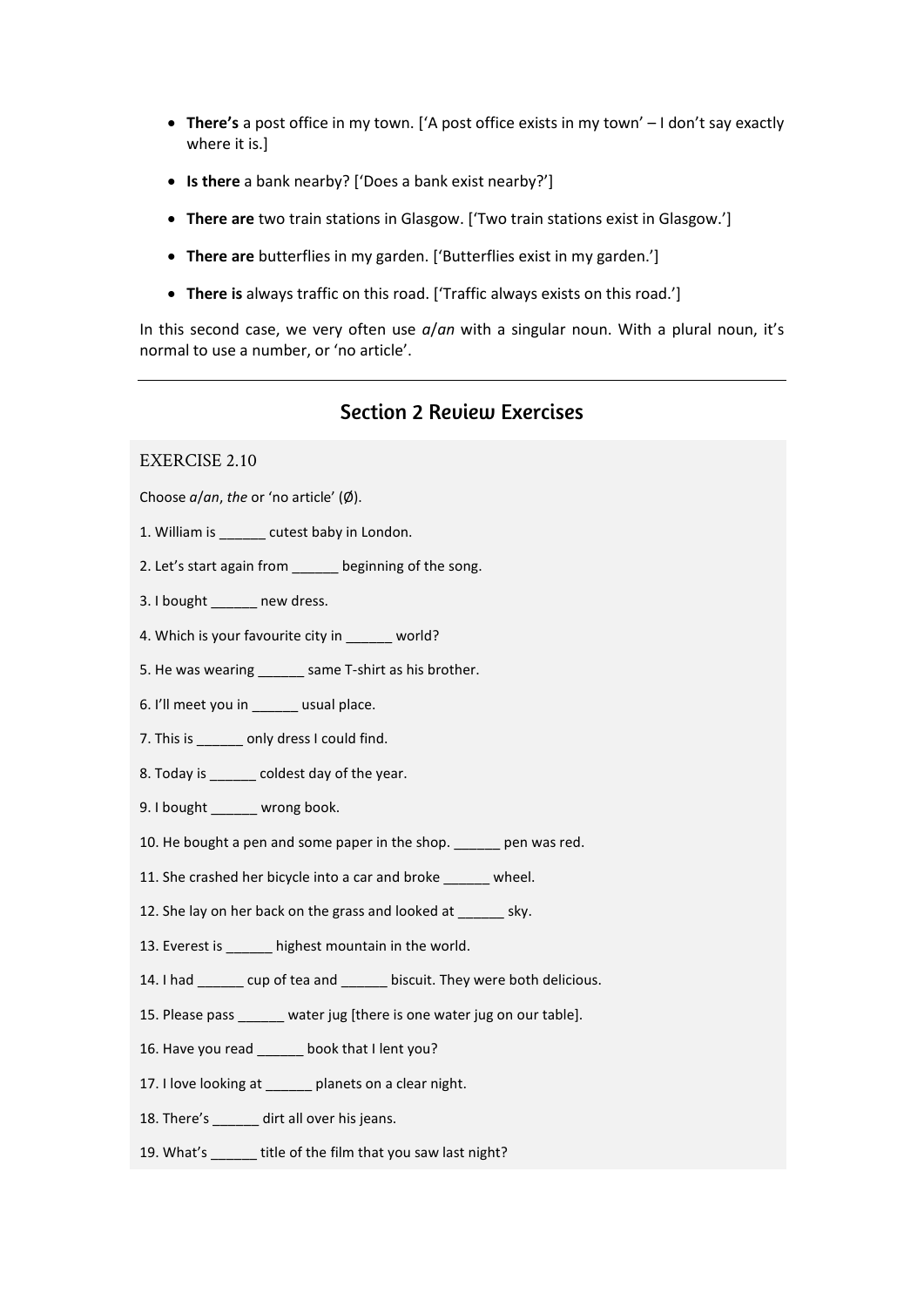20. There's post office near the bank.

(Click here for answers.)

#### EXERCISE 2.11

Choose *a*/*an*, *the* or 'no article' (Ø).

- 1. The page number is at \_\_\_\_\_\_ bottom of each page.
- 2. How many planets are in \_\_\_\_\_\_ solar system?
- 3. We ate \_\_\_\_\_\_ sandwiches and drank \_\_\_\_\_\_ water.
- 4. I bought a new dress. It has a pattern on \_\_\_\_\_\_ sleeves.
- 5. I had \_\_\_\_\_\_ cup of coffee for breakfast.
- 6. I met a man and a woman last night. \_\_\_\_\_\_ woman was from Mexico.
- 7. She bought \_\_\_\_\_\_ new laptop.
- 8. There are \_\_\_\_\_\_ people outside.
- 9. She wants to sit in \_\_\_\_\_\_ armchair [there is only one armchair in this room].
- 10. In the countryside, you can see \_\_\_\_\_\_ stars much more clearly than in the city.
- 11. There's \_\_\_\_\_\_ good hairdresser on that road.
- 12. I had bread and cheese for lunch.
- 13. It's not good for your eyes to look directly at sun.
- 14. Where's shop that John works in?
- 15. I've got \_\_\_\_\_\_ tent, but it's very old. You can borrow it if you want.
- 16. They went for a walk and looked at moon.
- 17. It's on back of the page.
- 18. She gave me \_\_\_\_\_\_\_ last chocolate.
- 19. She put \_\_\_\_\_\_\_ book in her bag [you don't know which book].
- 20. She bought \_\_\_\_\_\_ laptop that her brother recommended.

(Click here for answers.)

#### EXERCISE 2.12

Choose *a*/*an*, *the* or 'no article' (Ø).

1. I had lunch in a lovely restaurant. \_\_\_\_\_\_ main course was excellent.